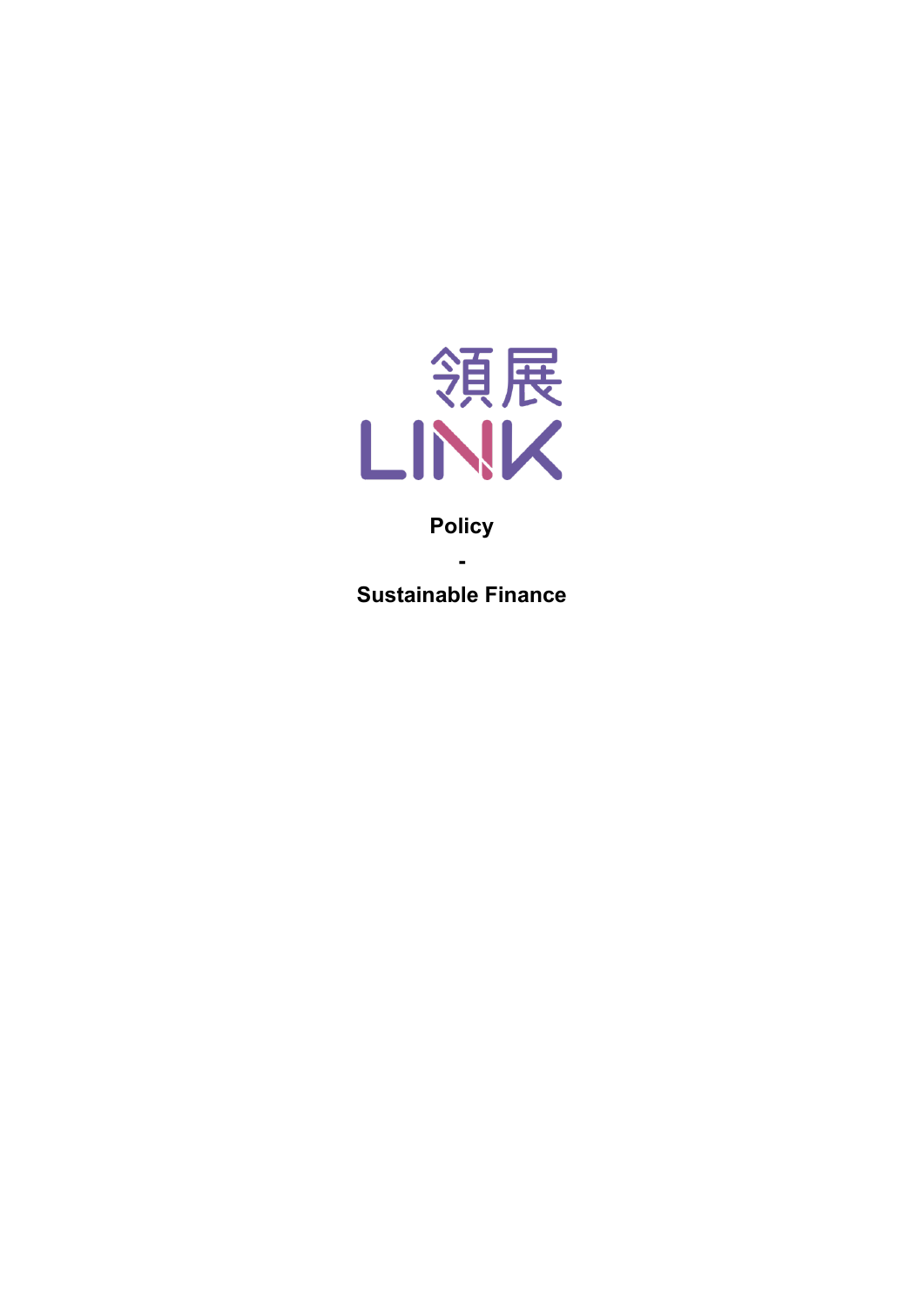# **Table of contents**

| A. OBJECTIVE<br><b>B. POLICY SCOPE</b>                                                                                                  |        |
|-----------------------------------------------------------------------------------------------------------------------------------------|--------|
|                                                                                                                                         |        |
| <b>C. POLICY CONTENT</b>                                                                                                                |        |
| <b>1. SUSTAINABLE FINANCE FRAMEWORK</b><br>2. SETTING SUSTAINABILITY PERFORMANCE TARGETS<br><b>3. MONITORING AND REPORTING PROGRESS</b> | 3<br>3 |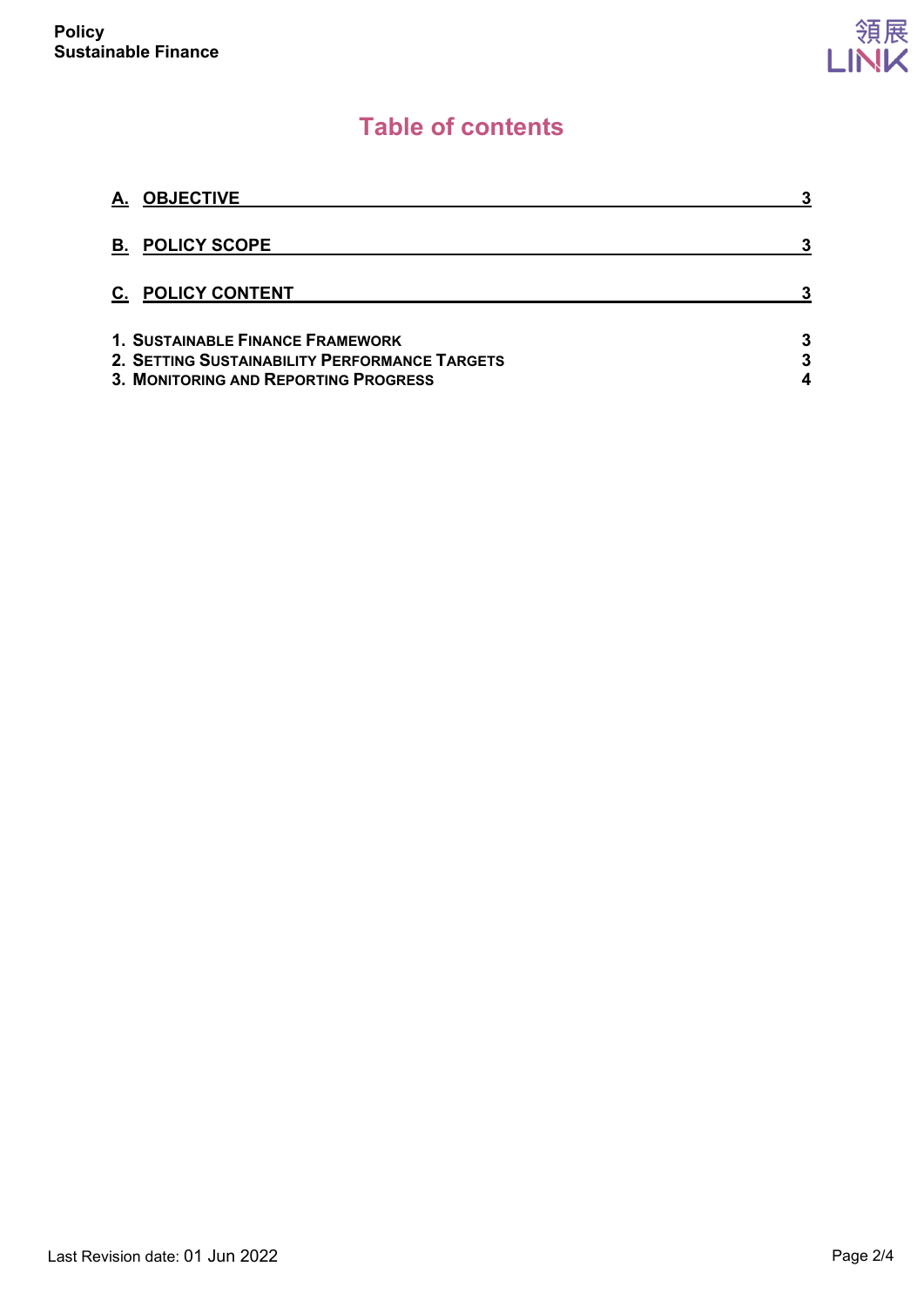

# <span id="page-2-0"></span>**A. Objective**

- Sustainability to Link Asset Management Limited ("**Link**") means delicately balancing Environmental, Social, and Governance ("**ESG**") and prosperity considerations in a way that enables the organisation to grow responsibly, and this extends to how Link finances its business activities.
- This Sustainability Linked Finance Policy's ("**This Policy**") objective is to provide a clear procedure on how to proceed with setting, ongoing monitoring and reporting of sustainability key performance indicators that are used in sustainability linked finance transactions.

## <span id="page-2-1"></span>**B. Policy Scope**

• This Policy applies to all financing activities where a Sustainability Performance Target ("**SPT**"), including ESG, is set as a pre-requisite for receiving financing.

## <span id="page-2-2"></span>**C. Policy Content**

#### <span id="page-2-3"></span>**1. Sustainable Finance Framework**

- Our Sustainable Finance Framework (the "**Framework**"), published in February 2022, governs our Sustainable Finance Transactions ("**SFTs**"), including use of proceeds transactions and Sustainability-Linked Transactions ("**SLT**"). Please refer to Appendix 1 for details.
- This Framework has been developed in alignment with international market standards and best practices and serves as an update of our 2016 Green Bond Framework and 2019 Green Finance Framework.
- The Framework shall be reviewed and, if necessary, updated each year to take into account contemporary best practices.
- SFTs may include the following debt instruments:
	- Green, Social and Sustainability Bonds, as well as Green and Social Loans;
	- Sustainability-Linked Bonds and Loans; and
	- Any other financing instruments (including but not limited to Private Placements, Revolving Credit Facilities, Bank Loans and Commercial Paper and equity linked structures) that may be designated under this Framework.

#### <span id="page-2-4"></span>**2. Setting Sustainability Performance Targets**

- When there is an intention to engage in SLT, the Sustainability Function shall be notified as early as practicable, but no less than one month prior to the anticipated execution date.
- Sustainability to Link means delicately balancing environmental, social, governance and prosperity considerations in a way that enables the organization to grow responsibly. Therefore, it is imperative that all of Link's transactions labelled as "sustainable" or "sustainability-linked" will include, at a minimum, one performance indicator/target under each of the Environment, Social and Governance headers.
- The Sustainability Function has overall responsibility for proposing SPTs to Link's Sustainability Committee ("**SC**") for consideration and endorsement for use in SLTs. This includes: